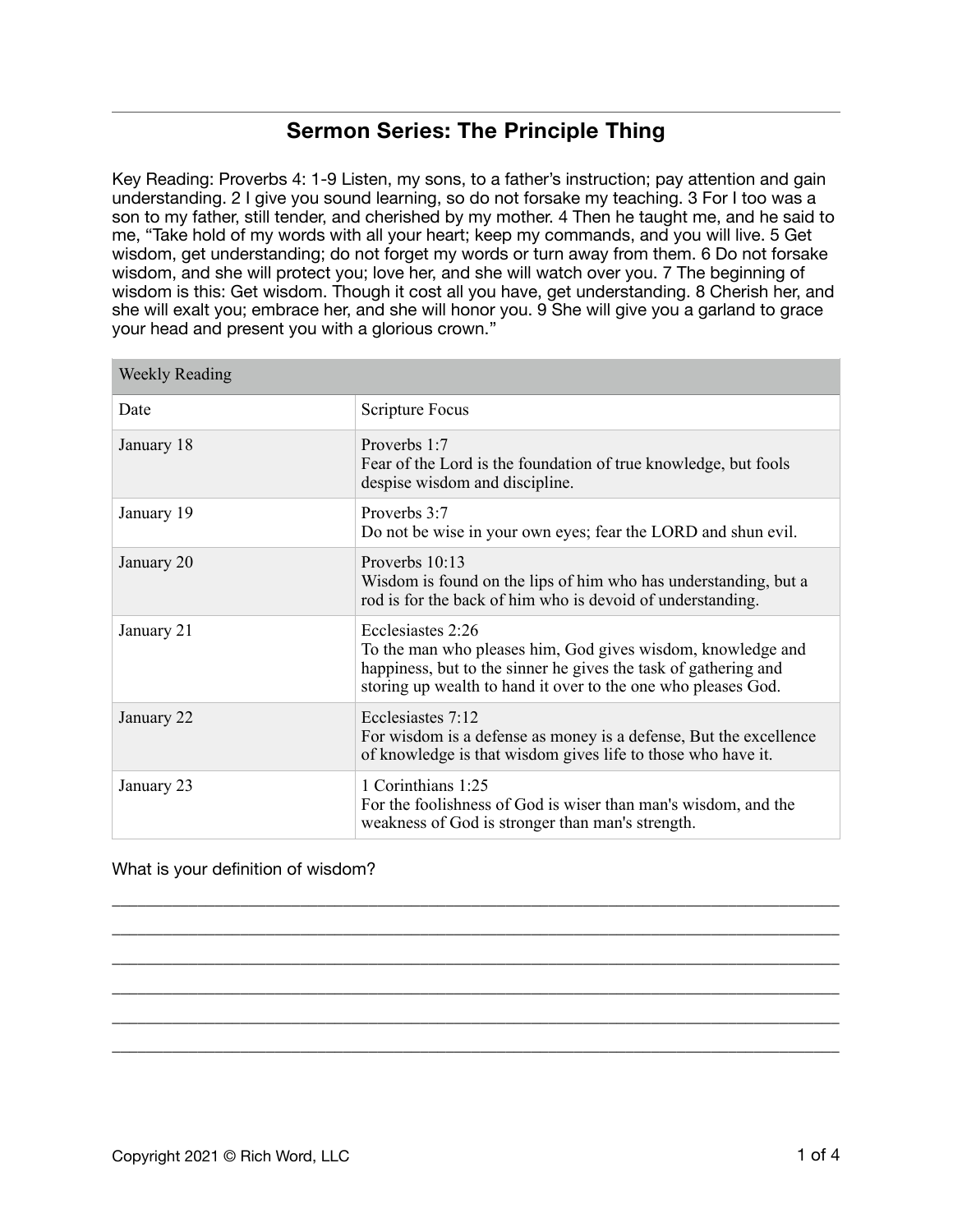What are some of the benefits of possessing wisdom?

What wisdom or sage advise did you learn from your parents and/or grandparents?

Name one life event that taught you a great lesson.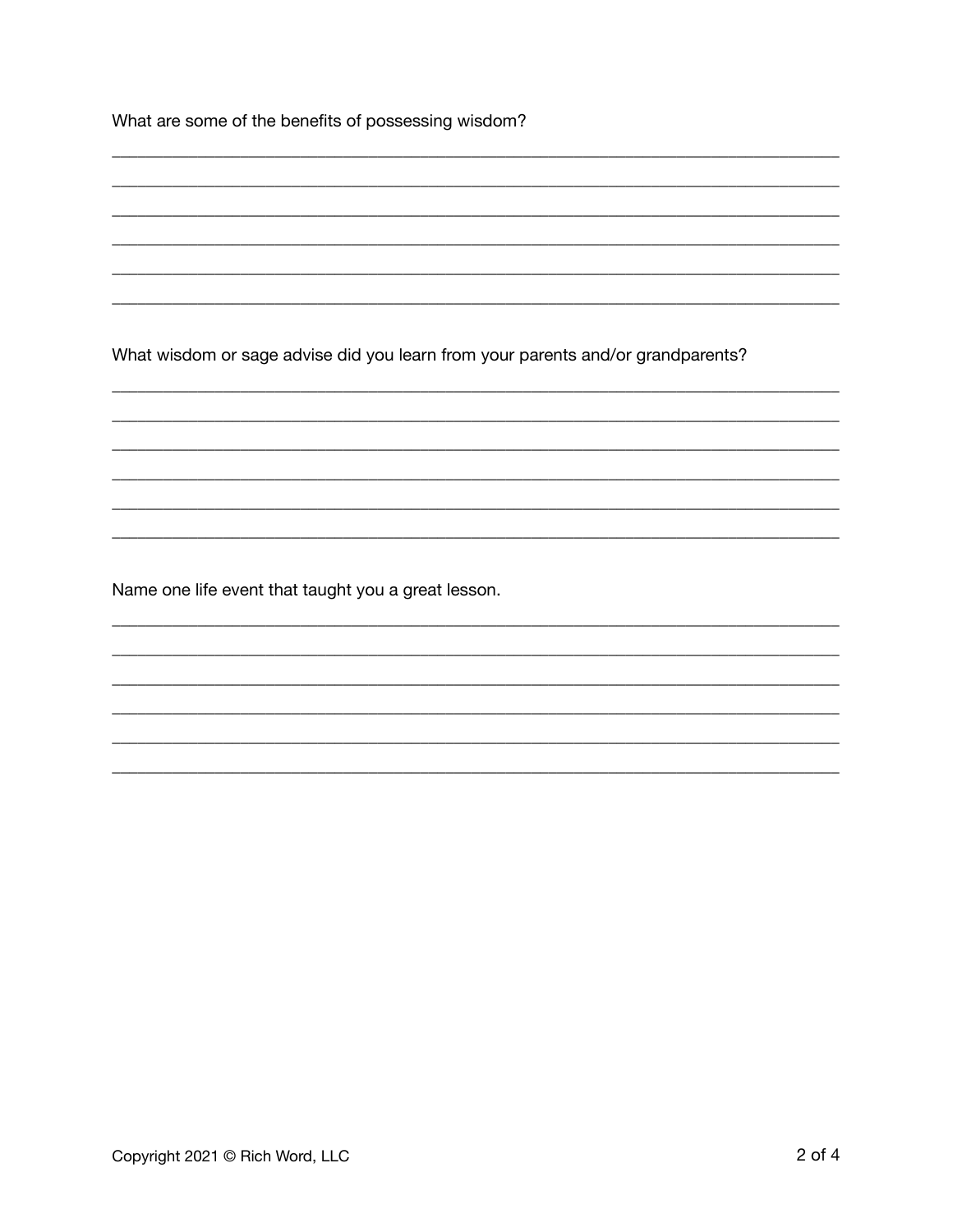Key Reading: Deuteronomy 4: 7-10 **7** "For what great nation *is there* that has God[b] *so* near to it, as the Lord our God *is* to us, for whatever *reason* we may call upon Him? **8** And what great nation *is there* that has *such* statutes and righteous judgments as are in all this law which I set before you this day? **9** Only take heed to yourself, and diligently keep yourself, lest you forget the things your eyes have seen, and lest they depart from your heart all the days of your life. And teach them to your children and your grandchildren, **10** *especially concerning* the day you stood before the Lord your God in Horeb, when the Lord said to me, 'Gather the people to Me, and I will let them hear My words, that they may learn to fear Me all the days they live on the earth, and *that* they may teach their children."

| <b>Weekly Reading</b> |                                                                                                                                                                                                                                                                                                                                                              |
|-----------------------|--------------------------------------------------------------------------------------------------------------------------------------------------------------------------------------------------------------------------------------------------------------------------------------------------------------------------------------------------------------|
| Date                  | <b>Scripture Focus</b>                                                                                                                                                                                                                                                                                                                                       |
| January 24            | Mark 8: 36<br>For what shall it profit a man, if he shall gain the whole world,<br>and lose his own soul?                                                                                                                                                                                                                                                    |
| January 25            | Matthew 6:33<br>But seek ye first the kingdom of God, and his righteousness;<br>and all these things shall be added unto you.                                                                                                                                                                                                                                |
| January 26            | Matthew 6: 19-21<br>"Do not store up for yourselves treasures on earth, where<br>moths and vermin destroy, and where thieves break in and<br>steal. But store up for yourselves treasures in heaven, where<br>moths and vermin do not destroy, and where thieves do not<br>break in and steal. For where your treasure is, there your<br>heart will be also. |
| January 27            | Mark 8:35<br>For whoever wants to save his life will lose it, but whoever<br>loses his life for My sake and for the gospel will save it.                                                                                                                                                                                                                     |
| January 28            | Luke 12:33<br>Sell your possessions and give to the poor. Provide<br>yourselves with purses that will not wear out, an inexhaustible<br>treasure in heaven, where no thief approaches and no moth<br>destroys.                                                                                                                                               |
| January 29            | Mark 10:21<br>Jesus looked at him, loved him, and said to him, "There is<br>one thing you lack: Go, sell everything you own and give to<br>the poor, and you will have treasure in heaven. Then come,<br>follow Me."                                                                                                                                         |

\_\_\_\_\_\_\_\_\_\_\_\_\_\_\_\_\_\_\_\_\_\_\_\_\_\_\_\_\_\_\_\_\_\_\_\_\_\_\_\_\_\_\_\_\_\_\_\_\_\_\_\_\_\_\_\_\_\_\_\_\_\_\_\_\_\_\_\_\_\_\_\_\_\_\_\_\_\_\_\_\_\_\_\_\_ \_\_\_\_\_\_\_\_\_\_\_\_\_\_\_\_\_\_\_\_\_\_\_\_\_\_\_\_\_\_\_\_\_\_\_\_\_\_\_\_\_\_\_\_\_\_\_\_\_\_\_\_\_\_\_\_\_\_\_\_\_\_\_\_\_\_\_\_\_\_\_\_\_\_\_\_\_\_\_\_\_\_\_\_\_ \_\_\_\_\_\_\_\_\_\_\_\_\_\_\_\_\_\_\_\_\_\_\_\_\_\_\_\_\_\_\_\_\_\_\_\_\_\_\_\_\_\_\_\_\_\_\_\_\_\_\_\_\_\_\_\_\_\_\_\_\_\_\_\_\_\_\_\_\_\_\_\_\_\_\_\_\_\_\_\_\_\_\_\_\_ \_\_\_\_\_\_\_\_\_\_\_\_\_\_\_\_\_\_\_\_\_\_\_\_\_\_\_\_\_\_\_\_\_\_\_\_\_\_\_\_\_\_\_\_\_\_\_\_\_\_\_\_\_\_\_\_\_\_\_\_\_\_\_\_\_\_\_\_\_\_\_\_\_\_\_\_\_\_\_\_\_\_\_\_\_

## How do you define success?